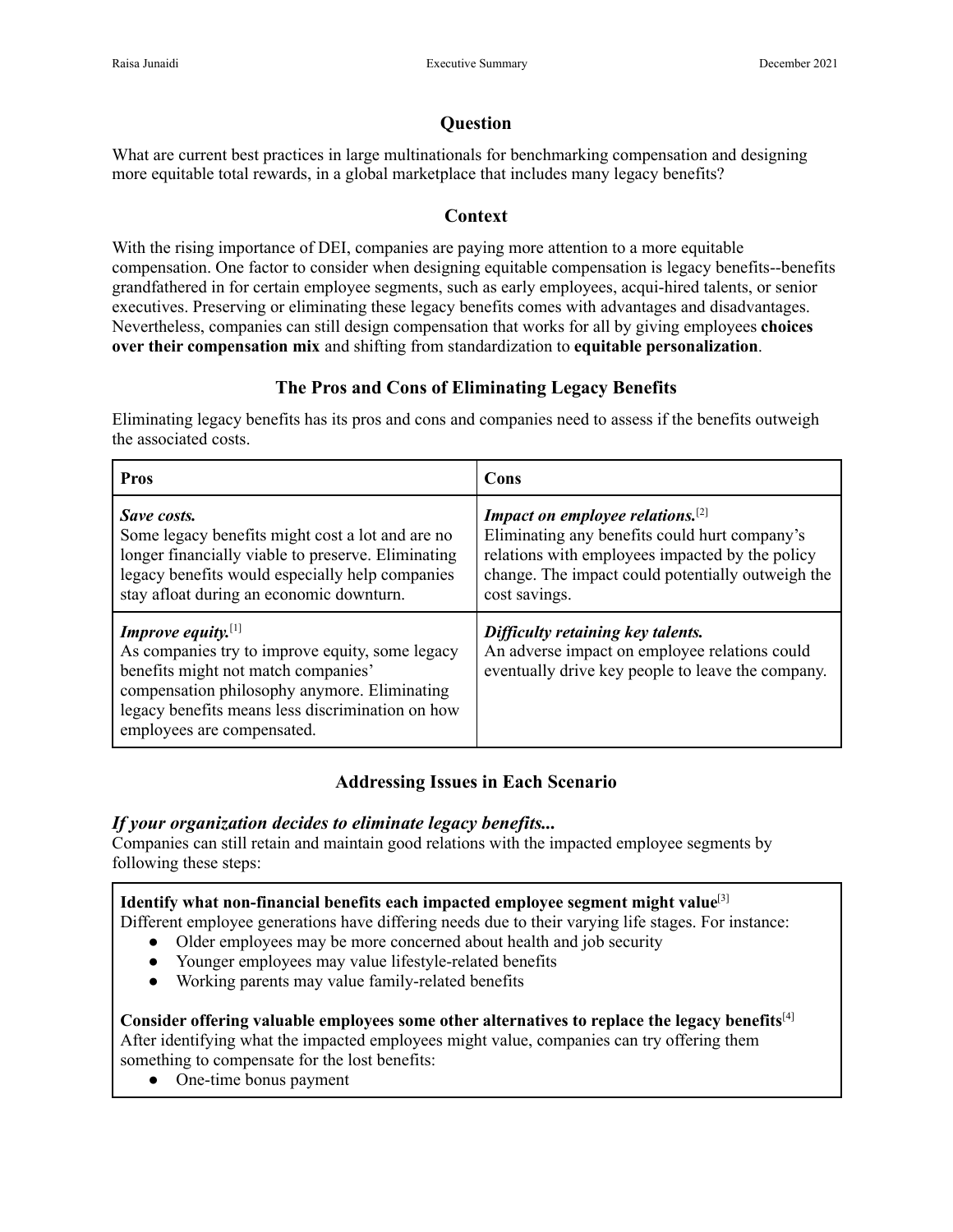- Retirement benefits or other tax-advantaged forms of compensation, valued more by higher-income employees
- Career development opportunities, valued more by younger employees

## *If your organization decides to preserve legacy benefits...*

Companies can still strive for equitable compensation by following these steps:

## Look at the bigger picture of total rewards spend<sup>[5]</sup>

Even though some employees might have a benefit that others don't have, an organization's total rewards can still be equitable as a whole. For example, employee A might have a legacy benefit, while employee B does not. However, in the bigger picture of total rewards, including non-financial rewards, it could be the case that the companies actually spend the same amount of money for both employees. Hence, the compensation is equitable despite the presence of legacy benefits.

## **Educate and improve communication to the employees about total rewards**

There is a difference between what employees perceive as their 'total compensation' and the actual amount an employer spends on them. A survey shows that **8 out of 10 employees underestimate the total value of the rewards they receive from their employer**[6] **.** To address this perception gap, a solid benefits communication plan is needed at all stages of employees' life cycles.

# **Equitable Personalization as a Win-win Solution**

By definition, equity does not necessarily mean providing everyone the same value.<sup>[7]</sup> Equity is about giving people what they need based on their unique situation. Irrespective of a company's decision about legacy benefits, equitable compensation can be achieved when companies' administration of benefits trust employees to decide what kind of compensation mix works best for them. After all, **83% of employees said they would be willing to take a small pay cut if it meant having a better choice of benefits.**[8]

An emerging trend in the business is a shift from standardization to equitable personalization<sup>[9][10]</sup>. Instead of offering similar types of compensation to all employees, which often only differs by job levels or job groups, companies can offer personalization up to individual level.

## **Case Study 1: Liberty Mutuals**

Liberty Mutuals has a diverse menu of benefits built around specific life experiences and goals, from paying student loan debt, starting a family (including adoption or surrogacy benefits), managing overall physical and mental health, to dealing with legal issues.[11]

## **Case Study 2: MBP**

MBP, a Virginia-based construction management consulting company, started providing personalized benefits when its younger employees demanded insurance for their pets. **For every \$20,000 investment MBP makes in its new benefits, retention increases by 1 percentage point.**[11]

Administering equitable, personalized benefits is a go-to approach for two reasons. First, it gives companies a chance to improve equity while still maintaining good relations with all employee segments. Second, existing technologies have enabled HR to administer different types of benefits while still remaining efficient<sup>[12]</sup>. In addition, by utilizing analytics, companies can gain insights on how the investment links to other high-level metrics such as retention and productivity, making the business case easier to build and justify.